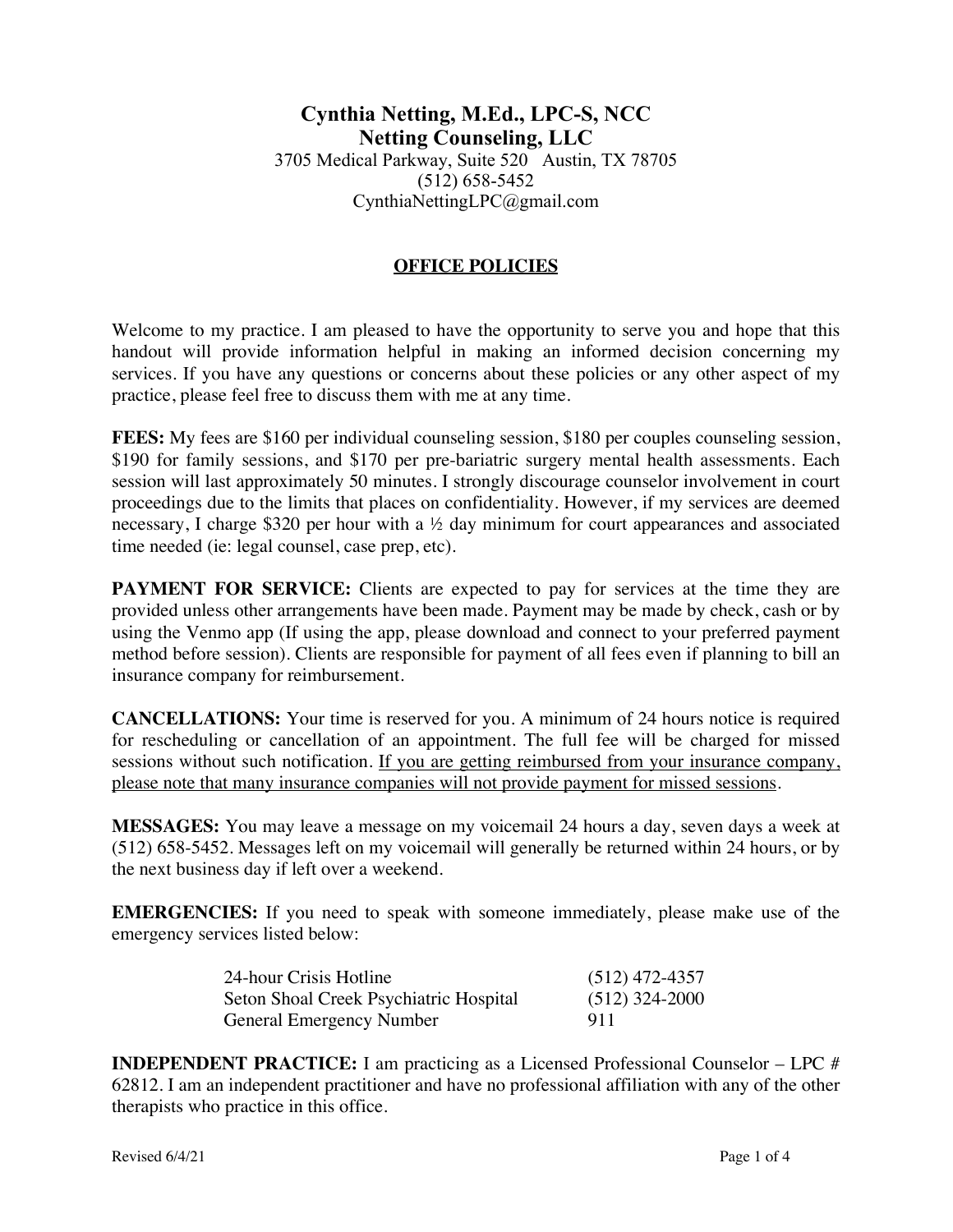**CONFIDENTIALITY:** The privacy and confidentiality of our sessions are extremely important to me. To the degree allowed by law, information about your contact with me and my office will not be disclosed to any person or organization unless you give me a specific, written release to do so. While you are free to discuss anything that occurs in our sessions with anyone, I am required not to discuss such matters without your written authorization. In all aspects of my practice, communication between my clients and me (or between me and those whom my clients have authorized me to contact) are protected by confidentiality regulations as stipulated by federal and state laws, and by professional standards and ethics.

There are, however, some situations written into law that deny me complete control over confidentiality of communication as follows:

- 1. I am legally required to report any situation of suspected child abuse or neglect to the proper authorities. I am also legally required to report suspected abuse, neglect, or exploitation of an elderly or disabled person.
- 2. In some circumstances, my records may be subject to a subpoena issued by the court. In particular, confidentiality may be waived with regard to any suit affecting the parent-child relationship.
- 3. If I believe a client may harm her/himself or another individual, I am permitted by law to break confidentiality by contacting law enforcement officials and/or medical authorities who may then take protective actions.
- 4. If I am contacted by an insurance company or an auditor, I may be required to release client information as dictated by law. The law also permits me to release information to a collection agency in order to collect on an overdue account.
- 5. If a client discloses to me the identity of a mental health professional who engaged in sexual contact with him or her during the process of treatment, state law requires me to report that professional to the appropriate district attorney. In this situation, I am not permitted to disclose the identity of the client if he or she does not wish to be identified.
- 6. Confidentiality does not extend to criminal proceedings in Texas.

This list is not exhaustive, but these are the most common circumstances which may occur. The situations outlined above are out of the ordinary and have no impact on the large majority of people seeking professional mental health services. I share this information with you so that you can be fully informed, and your questions and concerns can be addressed.

**PSYCHOLOGICAL SERVICES:** Psychotherapy is not easily described in general statements. It varies depending on the personalities of the therapist and the client, and the particular problems you bring forward. Psychotherapy is not like a medical doctor visit. Instead, it calls for active effort on your part. In order for the therapy to be most successful, you will have to work on things we talk about both during our sessions and at home.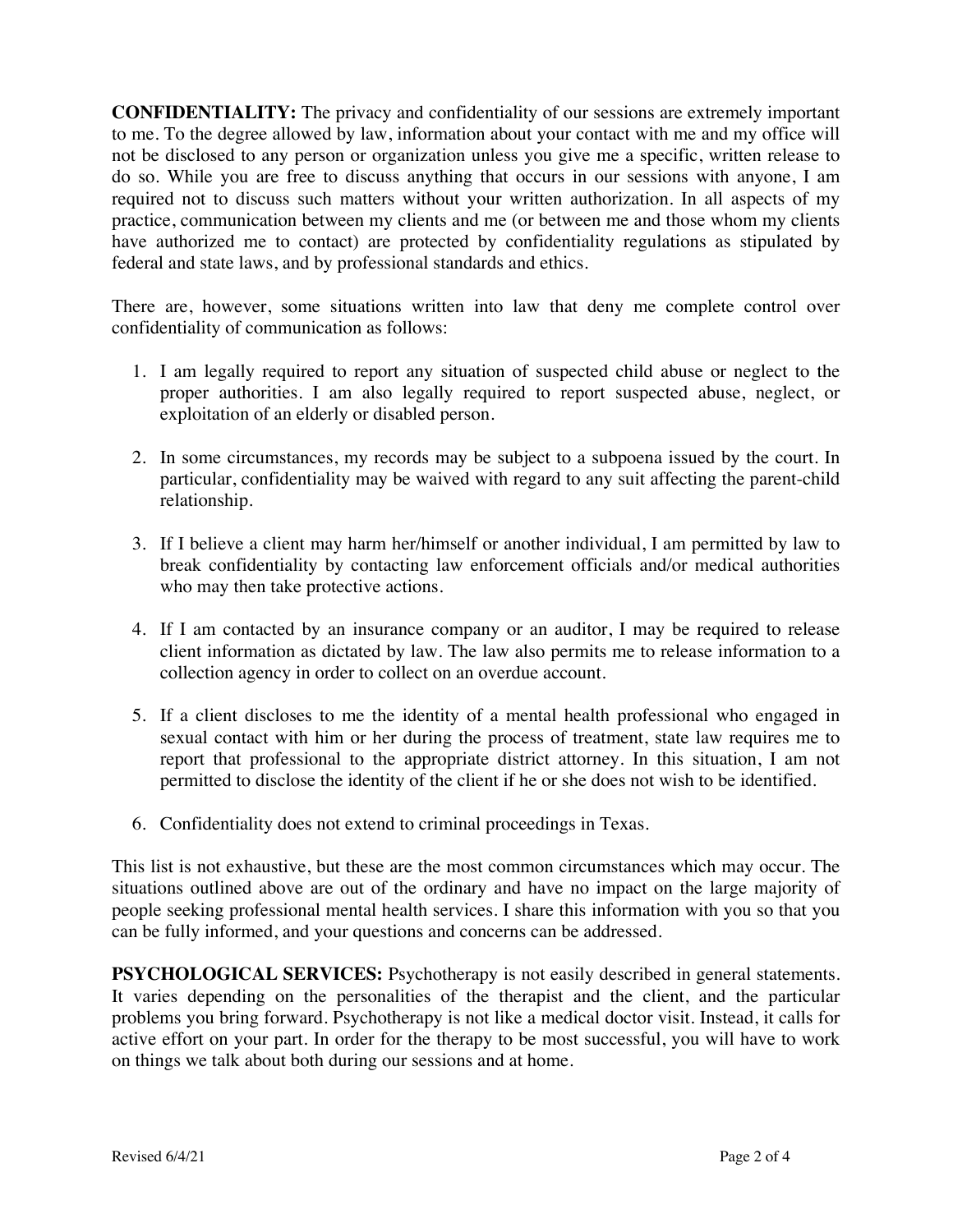There are many different methods that I use to deal with the problems that you hope to address. The techniques that I use often include dialogue, interpretation, cognitive reframing, exploration of thoughts and feelings, awareness exercises, self-monitoring, journal-keeping, and reading. I may recommend that you consult with another health care provider or suggest other approaches as an adjunct to our therapy (e.g., group therapy, psychiatric consultation). You have the right to refuse anything that I suggest without being penalized in any way.

Psychotherapy can have benefits and risks. Since therapy often involves discussing unpleasant aspects of your life, you may experience uncomfortable feelings like sadness, guilt, anger, frustration, loneliness, and helplessness. Making changes in your beliefs or behaviors can be difficult and can sometimes be disruptive to the relationships you already have. On the other hand, psychotherapy has also been shown to have benefits for people who go through it. Therapy often leads to better relationships, solutions to specific problems, and significant reductions in feelings of distress. Most people who take these risks find that therapy is helpful, and I will do what I can to help you minimize risks and maximize positive outcomes. But there are no guarantees of what you will experience or the outcome.

Although your sessions may be very emotionally and psychologically intimate, it is important for you to realize the professional nature of your relationship with me. Your contact will be limited to the paid sessions you have with me. I will be unable to attend social gatherings, accept gifts, or relate to you in any other way other than in the professional context of your therapy sessions. My experience demonstrates that clients are best served if the therapist-client relationship remains professional and sessions concentrate on your concerns.

Our first few sessions will involve an evaluation of your needs. By the end of the evaluation, I will be able to offer you some first impressions of what our work will include and a treatment plan to follow, if you decide to continue with therapy. You should evaluate this information along with your own opinions of whether you feel comfortable working with me. Therapy involves a large commitment of time, money, and energy, so you should be very careful about the therapist you select. If you have questions about my procedures, we should discuss them whenever they arise. If your doubts persist, I will be happy to help you set up a meeting with another mental health professional for a second opinion.

The duration of therapy is something that is very difficult to predict in advance. Some clients may get the help they need in only a few sessions, while others may choose to continue therapy for several months or years. Please feel free to discuss this with me if you have any questions or concerns.

You have the right to ask questions about anything that happens in therapy. I am always willing to discuss the rationale for my approaches, and to consider alternatives that might work better. You may feel free to ask me to try something that you think will be helpful. You can ask me about my training for working with your concerns, and you can request that I refer you to someone else if you decide that I am not the right therapist for you. You are free to leave therapy at any time.